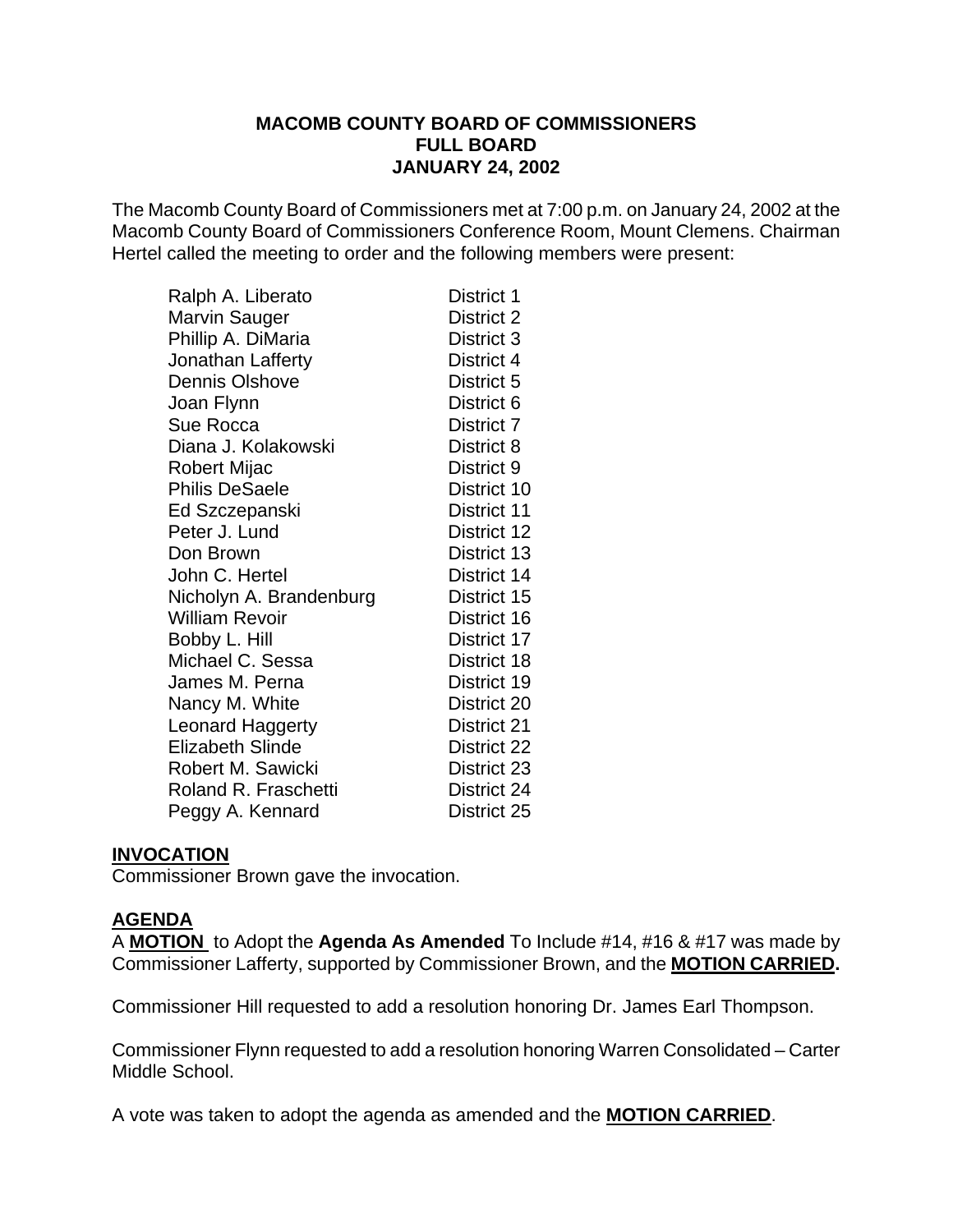# **MINUTES**

A **MOTION** to approve the minutes dated December 13, 2001 (Full Board) and January 22, 2002 (Organization meeting) was made by Commissioner Liberato, supported by Commissioner Perna, and the **MOTION CARRIED**.

#### **PRESENTATIONS**

Presentation by Carmella Sabaugh to the winners of the Photo Contest for the Macomb County 2002 Directory.

> Grand Prize: Jill Lezotte (Chesterfield Township) \$100 Finalists: Julie Bolduc-Wardi (Warren) \$50 Abby Schmidt (Richmond) \$50 Lorne Gauthier (Sterling Heights) \$50 Judith Ehmke (Shelby Township) \$50 Cheryl Degen (Chesterfield Township) \$50

Carmella Sabaugh thanked Paula Verticchio (Clerk's Office) for all of her hard work on the county directory and photo contest.

Presentation of Resolution to Richard Roose was made by Ed Szczepanski and John Hertel.

Presentation of Resolution to James Baumgartner was made by Don Brown and John Hertel.

#### **PUBLIC PARTICIPATION**

#### *George Parker, Sterling Heights, Michigan*

Spoke about conflict with Freedom Hill, Hillside Productions, City of Sterling Heights and the County Board of Commissioners.

#### *Darlene Jewitt, Clinton Township, Michigan*

Spoke about SMART and the taxes related to it.

#### *Mario Fundarski, Roseville, Michigan*

Congratulated the City of Sterling Heights for videotaping the Board of Commissioners Full Board meetings. Hopes that all other communities televise the meeting.

# **COMMITTEE REPORTS:**

#### *PERSONNEL COMMITTEE – January 22, 2002*

The Clerk read the recommendations from the Personnel Committee and a **MOTION** was made by Chairperson Liberato, supported by Vice-Chairperson Haggerty, to adopt the committee recommendations.

Commissioners Brandenburg and Szczepanski requested that their **NO** votes from committee be repeated and recorded.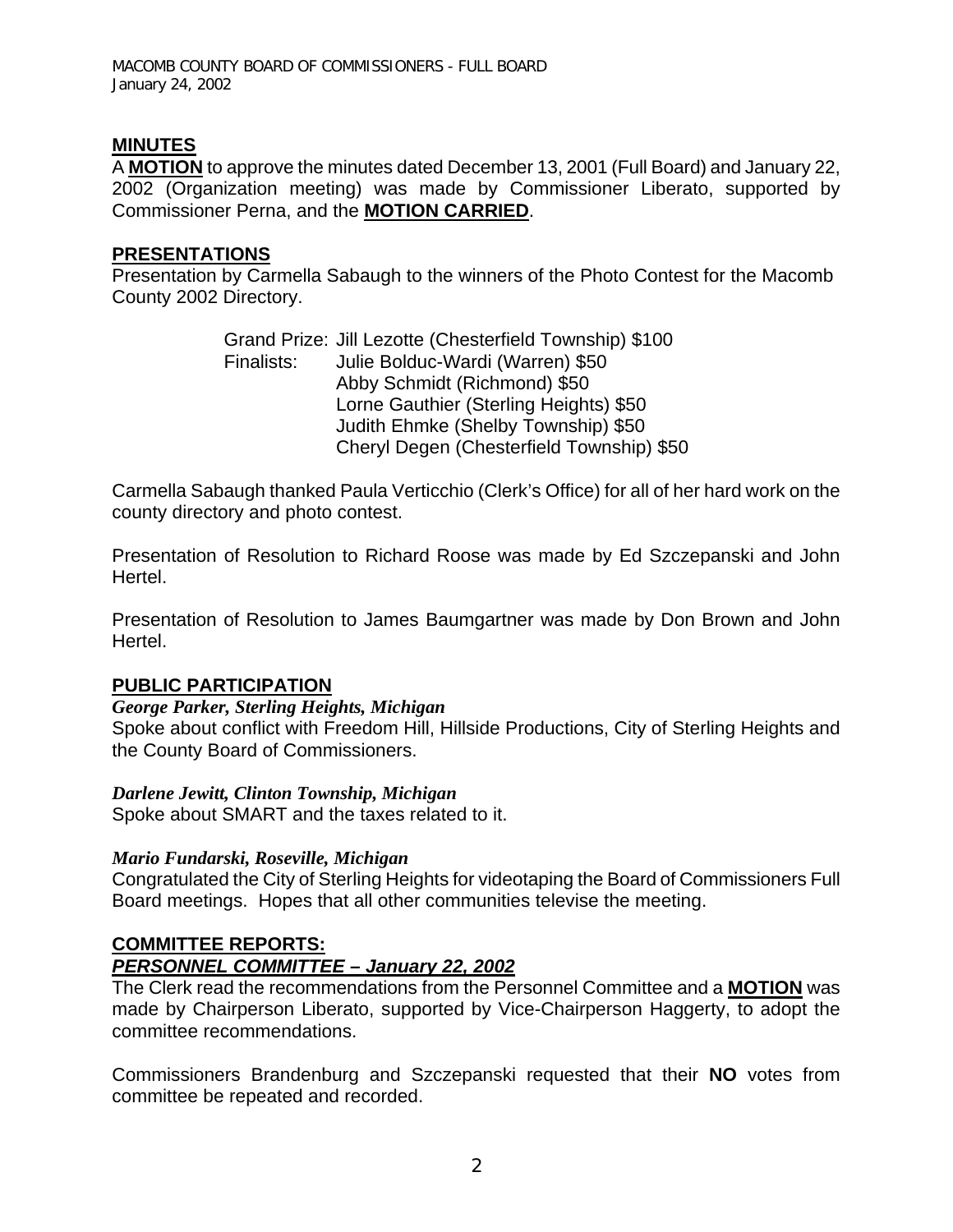Commissioner Sessa asked to separate #8.

Vote was taken on the following:

#### 1. RECONFIRM THE FOLLOWING VACANCIES:

- 1. (1) MANAGER COMMUNITY CORRECTIONS
- 
- 
- 4. (1) FIELD WORKER MCCSA
- 5. (1) TEACHER MCCSA
- 
- 
- 
- 
- 10. (1) CHIEF DEPUTY INVESTIGATOR PROSECUTING ATTORNEY
- 11. (1) CORRECTINS SERGEANT SHERIFF<br>12. (1) DEPUTY SHERIFF
- 12. (1) DEPUTY
- 13. (1) VEHICLE SERVICE
- MANAGER/INSTRUCTOR SHERIFF<br>EHABILITATION AIDE MARTHA T. BERRY 14. (1) REHABILITATION AIDE
- 2. (1) CASE MANAGER II COMMUNITY MENTAL HEALTH 3. (1) TRADESMAN FACILITIES & OPERATIONS 6. (1) CASE MANAGER MACOMB/ST. CLAIR EMPLOY. & TRAINING AGENCY 7. (1) L.P.N. MARTHA T. BERRY 8. (1) NURSE AIDE MARTHA T. BERRY PROBATE COURT-WILLS & ESTATES

- 2. APPOINT AN AD HOC COMMITTEE TO REVIEW THE BIDDERS TO PROVIDE MACOMB COUNTY WITH A 457 DEFERRED COMPENSATION PLAN AND MAKE A RECOMMENDATION TO THE PERSONNEL COMMITTEE AT THEIR APRIL MEETING.
- 3. APPROVE THE RECLASSIFICATION OF FOUR THERAPIST I POSITIONS TO FOUR THERAPIST II POSITIONS IN COMMUNITY MENTAL HEALTH DEPARTMENT.
- 4. APPROVE A SALARY ADJUSTMENT FOR THIRTEEN FULL-TIME REGISTERED NURSE POSITIONS IN COMMUNITY MENTAL HEALTH DEPARTMENT, FROM PAY GRADE 24 TO PAY GRADE 25, EFFECTIVE JANUARY 1, 2002.
- 5. APPROVE THE RECLASSIFICATION OF ONE CASE MANAGER III POSITION TO ONE THERAPIST II POSITION IN COMMUNITY MENTAL HEALTH DEPARTMENT.
- 6. APPROVE THE RECLASSIFICATION OF ONE PART-TIME TYPIST CLERK I/II POSITION TO ONE PART-TIME ACCOUNT CLERK I/II POSITION IN MSU EXTENSION SERVICE.
- 7. APPROVE THE CREATION OF THE FOLLOWING PART-TIME POSITIONS TO SUPPORT THE JUVENILE COURT SEX OFFENDER RE-ENTRY PROGRAM: PROBATION OFFICER (.5 FTE), TYPIST CLERK I (.45 FTE), TRANSPORTER (.25 FTE) AND PROJECT DIRECTOR (.11 FTE).
- 9. RETAIN THE SERVICES OF DYKEMA GOSSETT TO REVIEW THE MACOMB COUNTY EMPLOYEES RETIREMENT ORDINANCE TO ENSURE COMPLIANCE WITH THE INTERNAL REVENUE CODE, REGULATIONS AND FEDERAL STATUTES WITH A REPORT BACK TO THE FEBRUARY PERSONNEL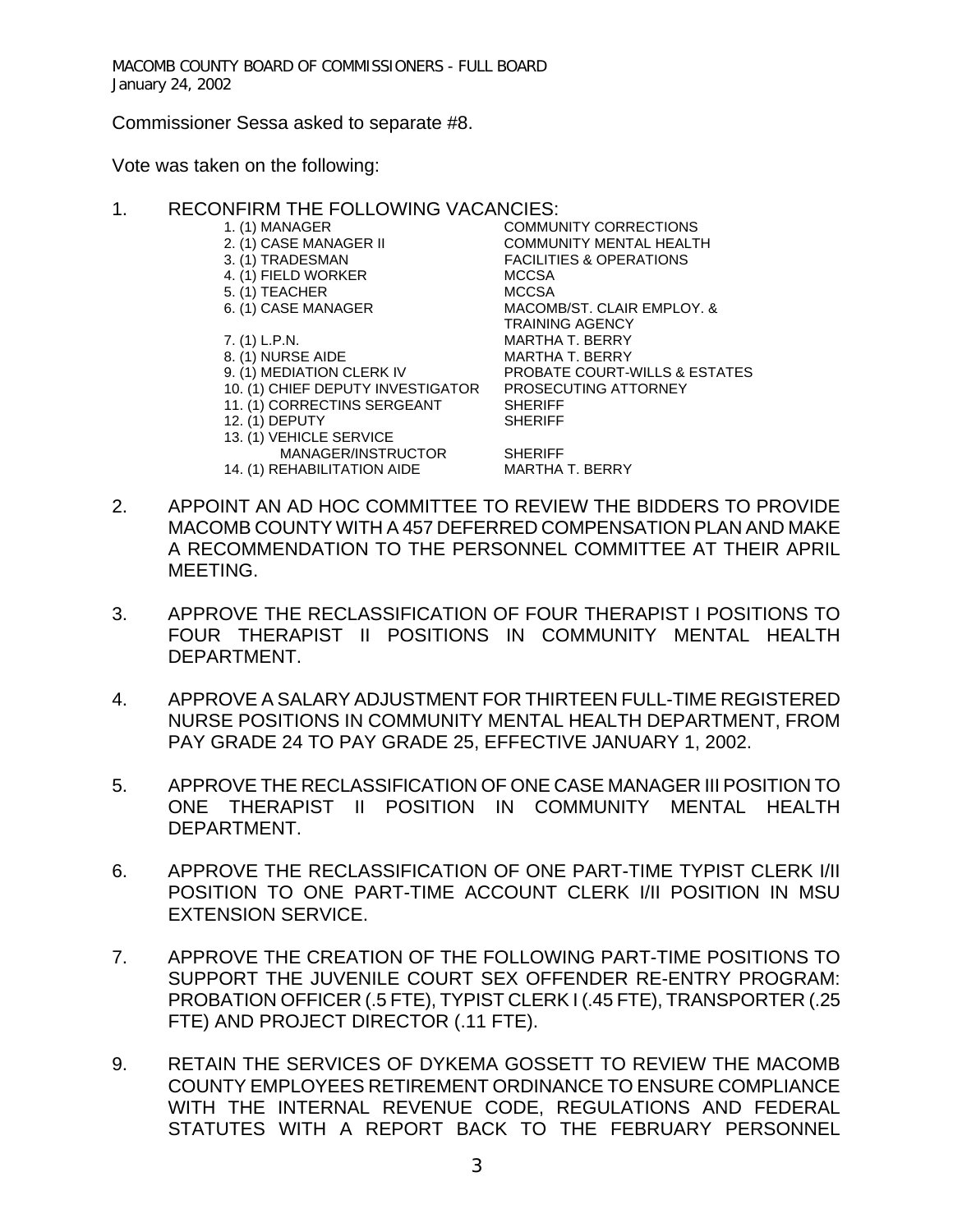## COMMITTEE.

# **THE MOTION CARRIED.**

## **SEPARATED MOTION**

8. APPROVE AMENDMENTS AND CHANGES TO THE MACOMB COUNTY RETIREE MEDICAL PLAN.

Commissioner Sessa spoke of the changes made at the Personnel Committee meeting.

Commissioner Flynn stated that an Ad Hoc Committee was to report back to the Personnel Committee in April.

A vote was taken on the **SEPARATED MOTION** and the **MOTION CARRIED** with Commissioners Rocca, Brandenburg, Szczepanski, Kennard, Sessa and DeSaele voting **NO**.

# *FINANCE COMMITTEE – January 23, 2002*

The Clerk read the recommendations from the Personnel Committee and a **MOTION** was made by Chairperson Perna, supported by Vice-Chairperson Slinde, to adopt the committee recommendations.

Commissioner Brandenburg requested that her **NO** votes from committee be repeated and recorded.

Vote was taken on the following:

- 1. APPROVE THE INTER-DEPARTMENTAL LINE ITEM BUDGET ADJUSTMENTS AS SUBMITTED BY THE FINANCE DEPARTMENT.
- 2. APPROVE THE MONTHLY BILLS (WITH CORRECTIONS, DELETIONS AND/OR ADDENDA) AND AUTHORIZE PAYMENT; FURTHER, TO APPROVE THE PAYROLL FOR THE PERIOD JANUARY 4, 2002, IN THE AMOUNT OF \$1,709,072.25, WITH NECESSARY MODIFICATIONS TO THE APPROPRIATIONS.
- 3. AUTHORIZE PURCHASING TO ISSUE A RFP FOR THE PRINTING AND DISTRIBUTION OF THE 2002 BOARD OF COMMISSIONERS ANNUAL REPORT; FURTHER, THAT COSTS BE REQUESTED FOR THE OLD FORMAT AND THE PROPOSED NEW FORMAT.
- 4. ACCEPT THE GREAT GRANT AWARD AT NO COST TO THE COUNTY OF MACOMB.
- 5. APPROVE EXTENDING THE CONTRACT WITH HEALTH DECISIONS, INC., FOR THE PURPOSE OF AUDITING THE COUNTY'S BLUE CROSS/BLUE SHIELD PLAN FOR THE PERIOD OF NOVEMBER 1, 2000 THROUGH DECEMBER 31, 2001.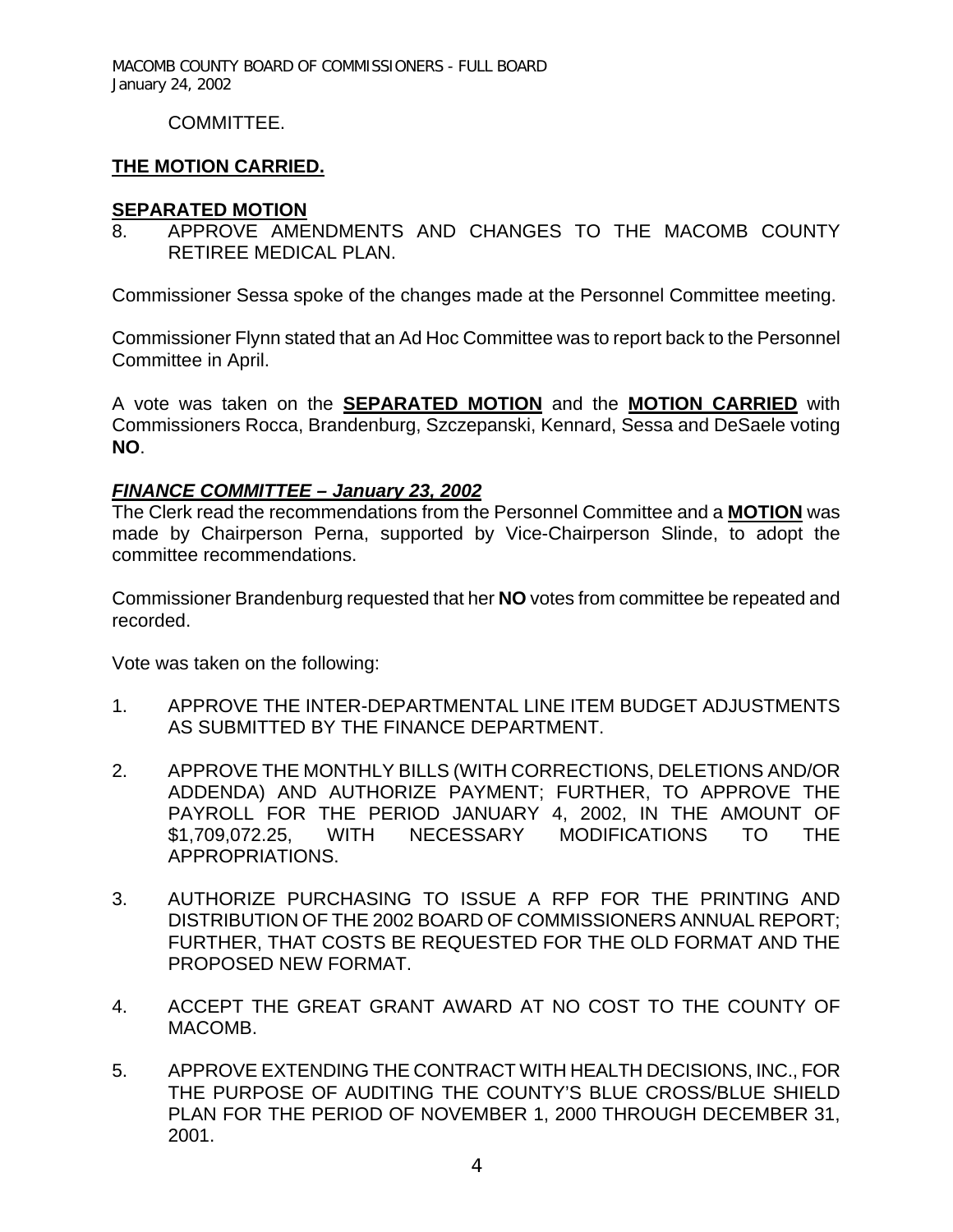6. CONCUR AND APPROVE THE RECOMMENDATION OF CORPORATION COUNSEL IN REGARD TO THE MATTER OF KEN AHEARN, MICHAEL PIERCE, RAYMOND BREHIO, ROBERT PERRY, ROBERT BUGAMELLI, GREG SANTO, KEN RIVARD, JOE BETZ AND MIKE SNYDER VS. COUNTY OF MACOMB.

#### **THE MOTION CARRIED.**

#### **RESOLUTIONS/TRIBUTES**

A **MOTION** was made by Commissioner Liberato, supported by Commissioner DiMaria, to adopt the Resolutions and Tributes in their entirety.

- Res. No. 02-01 Honoring Raymond Zaporski for 53 Years as Minister of Music for the Archdiocese of Detroit (offered by Kolakowski; recommended by Finance Committee on 1/23/02)
- Res. No. 02-02 Resolution of Tribute and Accommodation in Memory of the Late Reverand Stanley Sprewer (offered by Hill; recommended by Finance Committee on 1/23/02)
- Res. No. 02-03 Commending Richard Roose Retirement from Dept. of Planning and Economic Development (offered by Szczepanski; recommended by Personnel Committee on 1/22/02)
- Res. No. 02-04 CommendingJames Baumgartner Retirement from Dept. of Planning and Economic Development (offered by Hertel on behalf of the board; recommended by Personnel Committee on 1/22/02)
- Res. No. 02-05 Commending Beer Middle School for Receiving the Blue Ribbon Award (offered by Lafferty; recommended by Personnel Committee on 1/22/02)
- Res. No. 02-06 Commending Chippewa Valley High School Big Reds State Championship Football Team (offered by Revoir; recommended by Finance Committee on 1/23/02)
- Res. No. 02-07 Commending Washington Township Fire Department (offered by Brown; recommended by Finance Committee on 1/23/02)
- Res. No. 02-08 Commending Bruce/Romeo First Department (offered by Brown; recommended by Finance Committee on 1/23/02)
- Res. No. 02-09 Honoring Dr. James Earl Thompson on the occasion of his  $35<sup>th</sup>$ anniversary at North Broadway Church of Christ (offered by Commissioner Hill at Full Board on 1/24/02)
- Res. No. 02-10 Honoring Warren Consolidated Carter Middle School (offered by Commissioner Flynn at Full Board on 1/24/02)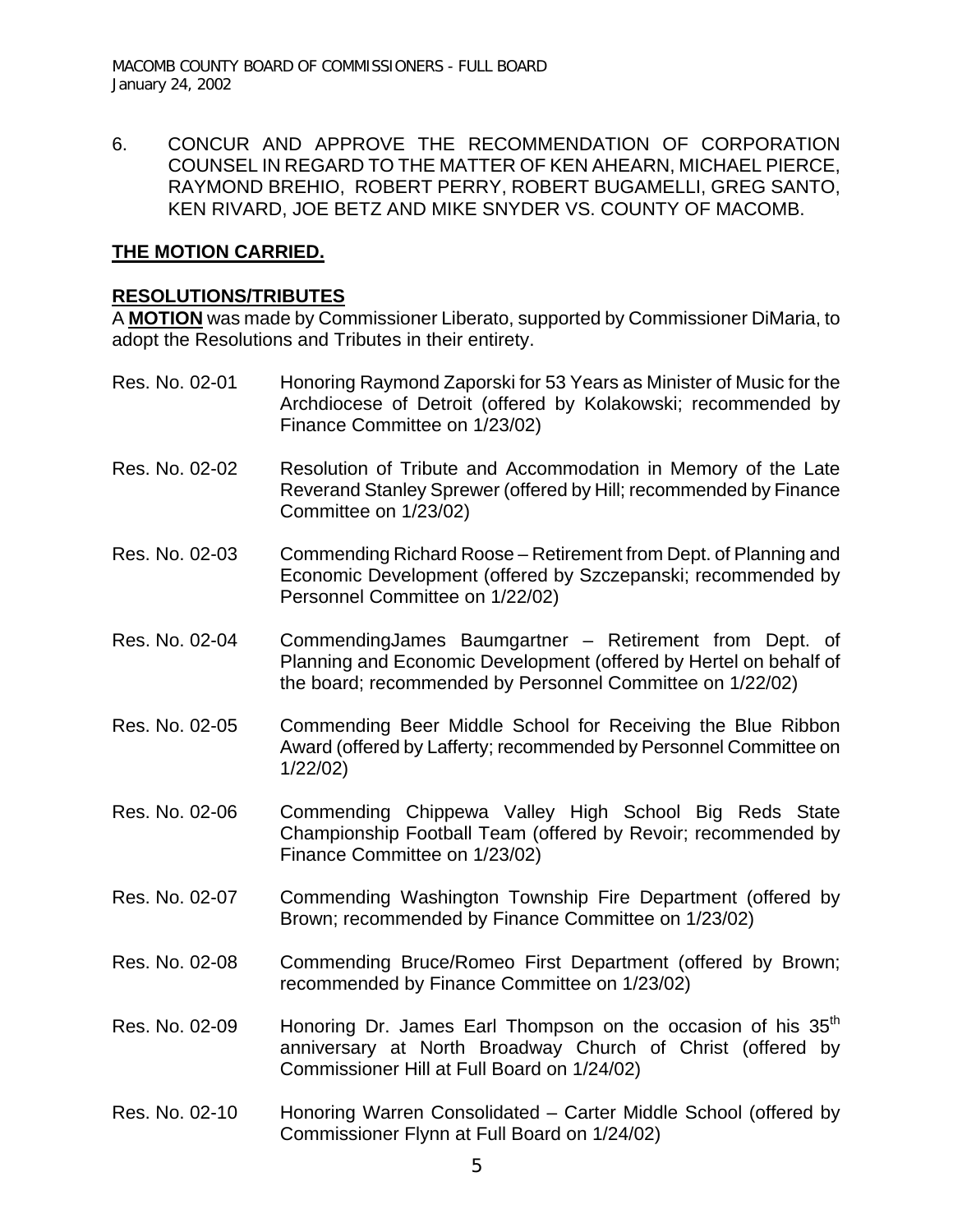# **THE MOTION CARRIED.**

## **ITEMS WAIVED TO FULL BOARD BY SENOR CITIZENS COMMITTEE CHAIRMAN:**

The Clerk read the recommendations and a **MOTION** was made by Commissioner Liberato, supported by Commissioner DiMaria to adopt the committee recommendations.

- a. Accept payment in the amount of \$2,412 from Area Agency on Aging 1-B and to adjust both the revenue and expense positions of the Budget accordingly.
- b. Accept payment in the amount of \$2,042 from the Michigan Department of Community Health and to adjust both the revenue and expense positions of the budget accordingly.
- c. Accept additional funding of \$2,675 from the Area Agency on Aging 1-B for the Counseling program of Senior Citizen Services and to adjust both the revenue and expense positions of the Budget accordingly.

# **THE MOTION CARRIED.**

## **ITEMS WAIVED TO FULL BOARD BY COMMUNITY SERVICES COMMITTEE CHAIRMAN:**

The Clerk read the recommendations and a **MOTION** was made by Commissioner Brandenburg, supported by Commissioner DeSaele to adopt the committee recommendations.

- a. To recommend that the Board of Commissioners authorize the Macomb County Community Services Agency receives \$35,364 from the Suburban Mobility Authority for Regional Transportation (SMART) for the Specialized Services Operating Assistance Program and the Elderly and Persons with Disabilities Program.
- b. To recommend that the Board of Commissioners authorize the Macomb County Community Services Agency receives \$20,000 in additional funds to support the Head Start Program.
- c. To recommend that the Board of Commissioners authorize the Macomb County Community Services Agency to extend their Agreement with the Department of Education to receive reimbursement and food through the Emergency Food Assistance Program.

Commissioner Szczepanski questioned item A. Frank Taylor indicated that SMART is reimbursing some of the transportation costs for the elderly and handicapped. He will provide a detailed report to Commissioner Szczepanski with all expenditures.

Commissioner Brandenburg asked Commissioner Liberato why some counties are paying more than other counties. Commissioner Liberato will provide that information at the next Community Services meeting.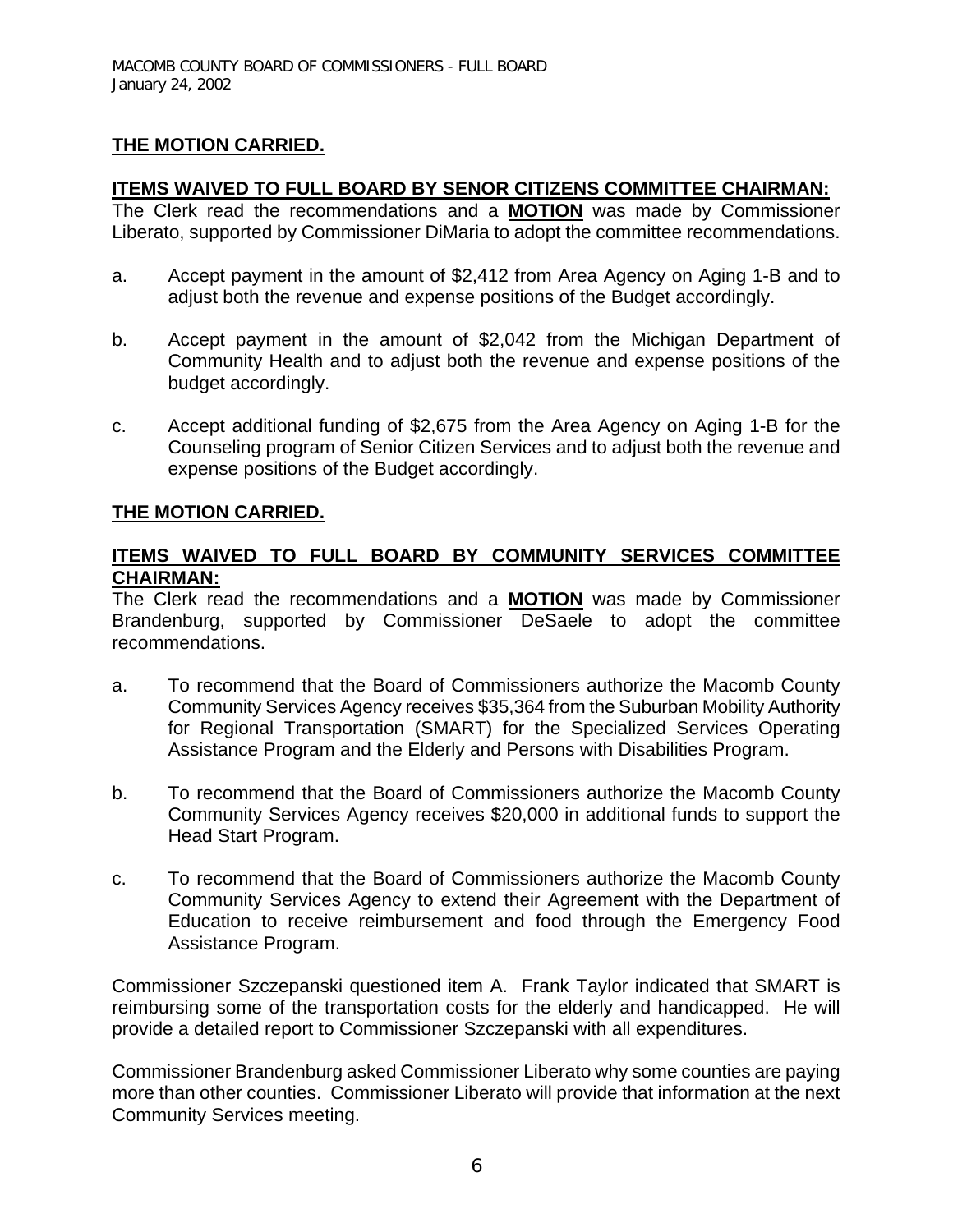# **THE MOTION CARRIED.**

## **ITEMS WAIVED TO FULL BOARD BY OPERATIONAL SERVICES COMMITTEE CHAIRMAN:**

The Clerk read the recommendations and a **MOTION** was made by Commissioner Hill, supported by Commissioner Lafferty to adopt the committee recommendations.

Commissioner Fraschetti asked to separate item C.

Vote was taken on the following:

- a. Authorize payment to Edmund London & Associates, Inc., in the amount of \$84,785.81 for the Martha T. Berry Medical Care Facility Renovation Project. Invoice 12/01/21. Funds are available in the capital budget.
- b. Authorize payment to Greystone Construction, Inc., in the amount of \$88,611.10 for the Probate Court HVAC Replacement Project. (Application No. 13). Funds are available in the capital budget. Final Invoice – funds will not be released until final unconditional waivers are received.
- d. Authorize payment to Project Control Systems, Inc., in the amount of \$252,900.00 for work performed at the Circuit Court Building. Application No. 8. Funds are available in the capital budget.
- e. Authorize payment to Project Control Systems, Inc., in the amount of \$10,776.00 for work performed at the Robert A. VerKuilen Building (area occupied by the Family Independence Agency). Application No. 17. Funds are available in the capital budget. Final invoice – funds will not be released until final unconditional waivers are received.
- f. Authorize payment to Strat Wold Architects and Engineers, in the amount of \$3,291.50 for design services – Court Building Renovation Project. Invoice No. 711- 19. Funds are available in the capital budget.
- g. Authorize payment to Wakely Associates, Inc., in the amount of \$79,520.00 for design services – Youth Home Addition and Renovation Project. Invoice No. 11211 & 11227. Funds are available in the capital budget.

#### **THE MOTION CARRIED.**

#### **SEPARATED ITEM**

c. Authorize payment to James DeBard Architects in the amount of \$10,556.00 for the Clemens Center Renovation Project. Funds are available in the capital budget.

Commissioner Fraschetti stated that there is a better use for this building than what the County is intending. Thanked Sterling Heights for videotaping the meeting.

Commissioner Sessa questioned the construction activity. Dave Diegel indicated that the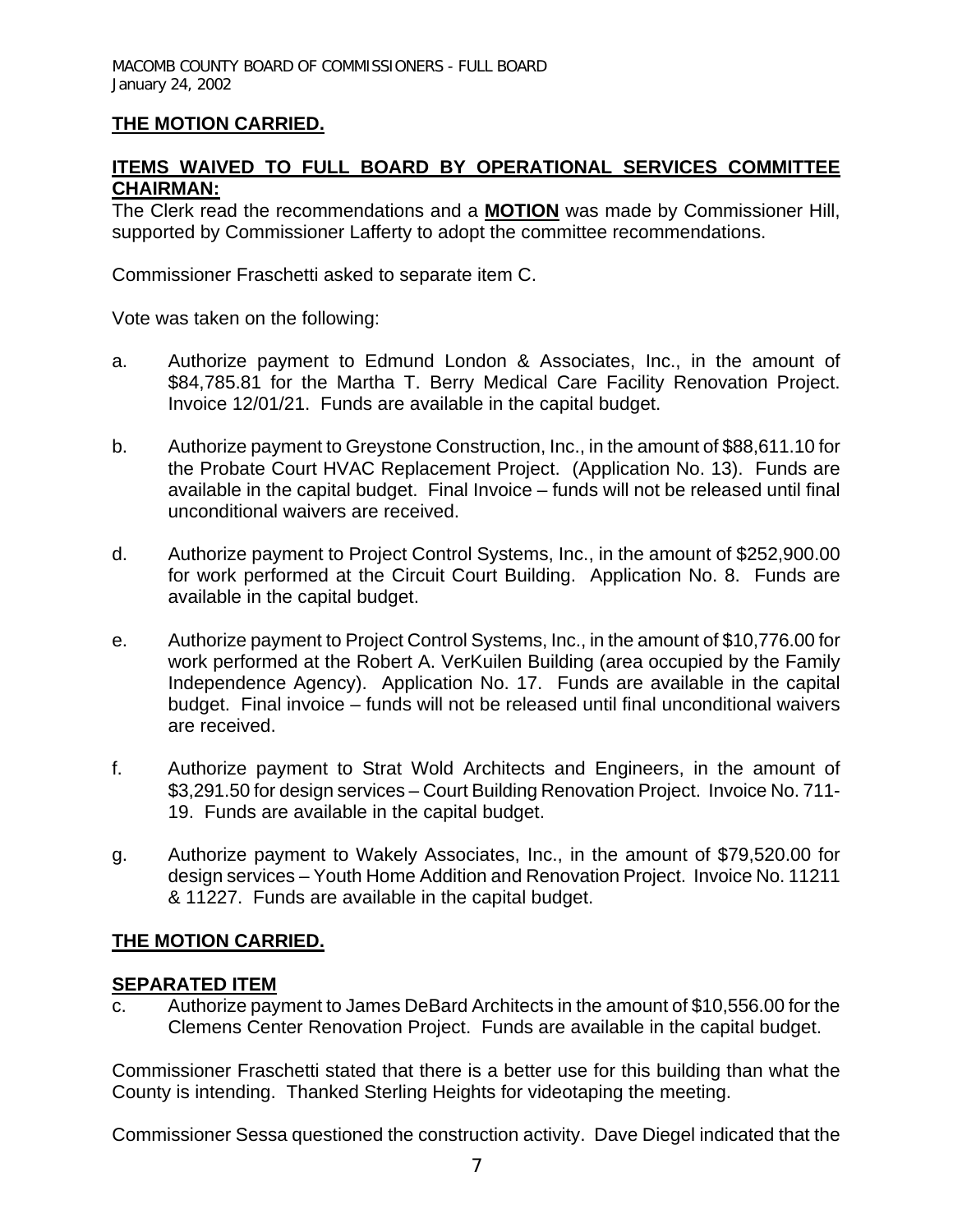bids come to the Board in March for their approval. Chairman Hertel asked Dave Diegel to report to the Board regarding the income being received from the tenants. He stated that with the monies coming in from the tenants, the County will have the building and acreage completely paid off in 20 years and the County will have paid less than \$2.00 a sq. foot. Commissioner Sessa objects to the County being in competition with private industry in the rental industry.

A vote was taken on the **SEPARATED ITEM** and the **SEPARATED ITEM CARRIED**.

# **PUBLICATION AND DISTRIBUTION OF 2002 BOARD OF COMMISSIONERS ANNUAL REPORT AND APPOINTMENT OF AD HOC COMMITTEE**

The Clerk read the recommendation and a **MOTION** was made by Commissioner Lafferty, supported by Commissioner Flynn to adopt the following motion:

Approve publication and distribution of the 2002 Macomb County Board of Commissioners Annual Report and that the Chairman of the Board of Commissioners and Chairman of the Planning and Economic Development Committee appoint an Annual Report Ad Hoc Committee to review and approve the contents of the Annual Report and make any necessary revisions, with input from appropriate county staff; further, that the final draft be approved either at a Full Board or committee-of-the-whole meeting.

## **THE MOTION CARRIED.**

#### **APPROVE 2002 COMMITTEE ASSIGNMENTS**

The Clerk read the recommendation and a **MOTION** was made by Commissioner Fraschetti, supported by Commissioner Lafferty to adopt the following motion:

Approve 2002 Committee Assignments (previously distributed).

Commissioner Lund clarified that Justice and Public Safety Committee is also responsible for Emergency Management and Communications and the Youth Home.

#### **THE MOTION CARRIED**.

#### **APPROVE MEETING DATES FOR FEBRUARY-DECEMBER 2002**

The Clerk read the recommendation and a **MOTION** was made by Commissioner Hill, supported by Commissioner Slinde to adopt the following motion:

Approve meeting dates for February – December, 2002 (previously distributed).

#### **THE MOTION CARRIED**.

#### **APPOINTMENT**

**a) Macomb County Friend of the Court Citizen Advisory Committee** A **MOTION** WAS MADE BY COMMISSIONER LIBERATO, SUPPORTED BY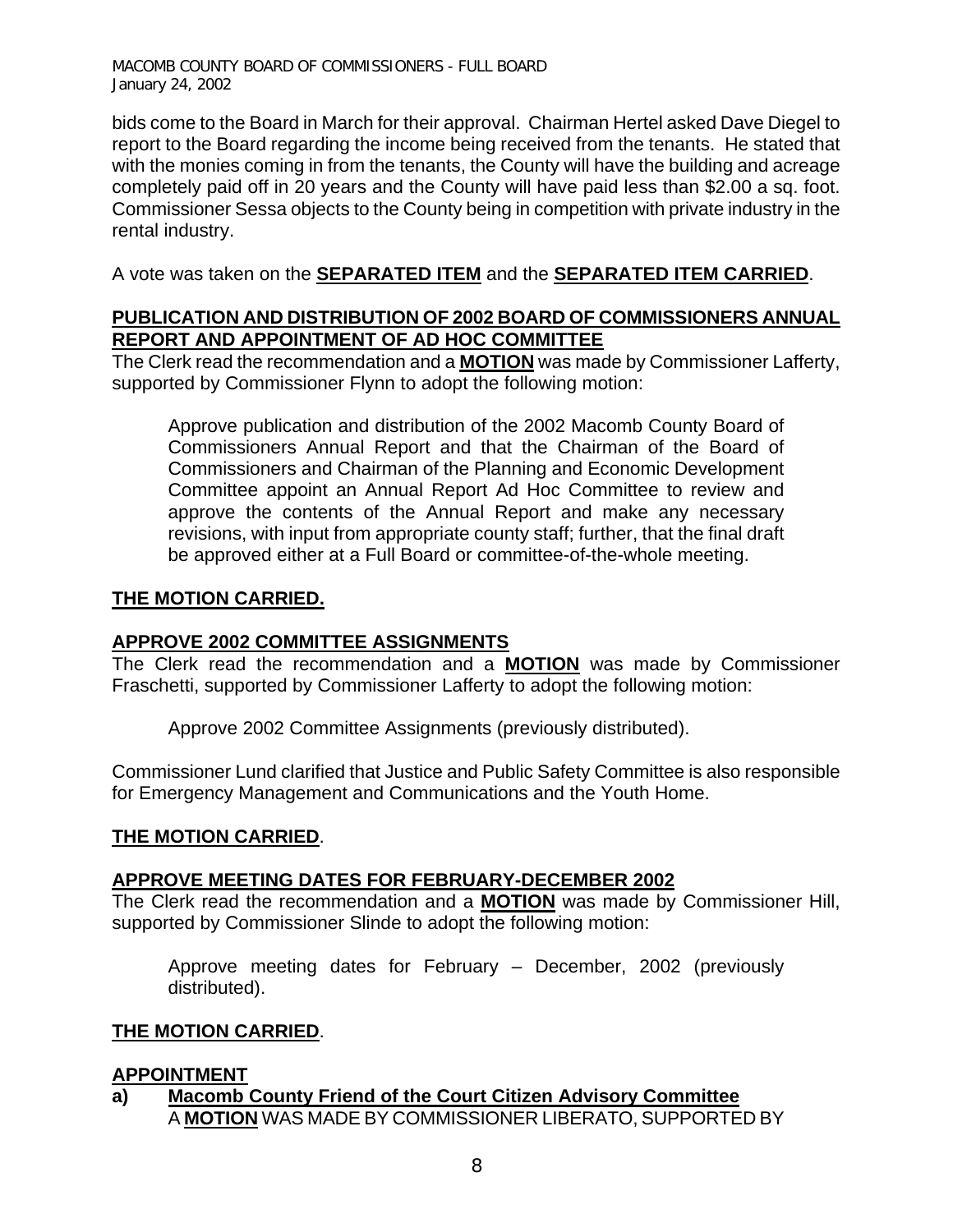#### COMMISSIONER REVOIR, TO APPOINT MICHAEL SYLVESTER TO THE MACOMB COUNTY FRIEND OF THE COURT CITIZEN ADVISORY COMMITTEE FOR TERM ENDING DECEMBER 31, 2004, AND **THE MOTION CARRIED.**

#### **NEW BUSINESS**

Commissioner Sessa stated that the Board of Commissioners had approved an FOIA table when they were in the County Building and since they moved to the Administration Building, he'd like to see one exist there too. Chairman Hertel agrees and will look into it.

Commissioner Flynn said that Commissioner Nancy White has been named the Distinguished Woman of the Year by Girl Scouts.

Commissioner Szczepanski thanked Sterling Heights for videotaping the Board meeting and invited them to tape the Committee meetings as well.

Commissioner Kolakowski indicated that citizens are expressing concern as to why lights are on at Freedom Hill. Anthony Casasanta told her that they are on for security reasons.

Commissioner Fraschetti thanked Sterling Heights for videotaping the Board meeting and hopes that other communities show it on their cable access stations. He also thanked Commissioner Perna for making copies of the last meeting for the entire Board.

Commissioner Sawicki said that Sterling Heights should have been present on August 1, 2001 to see how the Board tried to resolve its issues with Sterling Heights City Council.

Commissioner DeSaele thanked Sterling Heights for videotaping the Board meeting.

Commissioner Perna thanked Sterling Heights for videotaping the Board meeting. He also described that as the President of the Parks Commission his continued attempts to meet with the City Manager of Sterling Heights and how he has tried to resolve unsettled disputes regarding Freedom Hill.

#### **PUBLIC PARTICIPATION**

*George Parker, Sterling Heights, Michigan* 

Questioned the activity and responsibility of the Macomb County Parks Commission.

#### *Louise Ferleety, Clinton Township, Michigan*

Said that a feasibility study was done by Mount Clemens regarding the Ball Park and the Clemens Center was not adequate.

*Darlene Jewitt, Clinton Township, Michigan*  Spoke about SMART and the taxes related to it.

#### **ROLL CALL ATTENDANCE**

| Ralph A. Liberato    | District 1 |
|----------------------|------------|
| <b>Marvin Sauger</b> | District 2 |
| Phillip A. DiMaria   | District 3 |